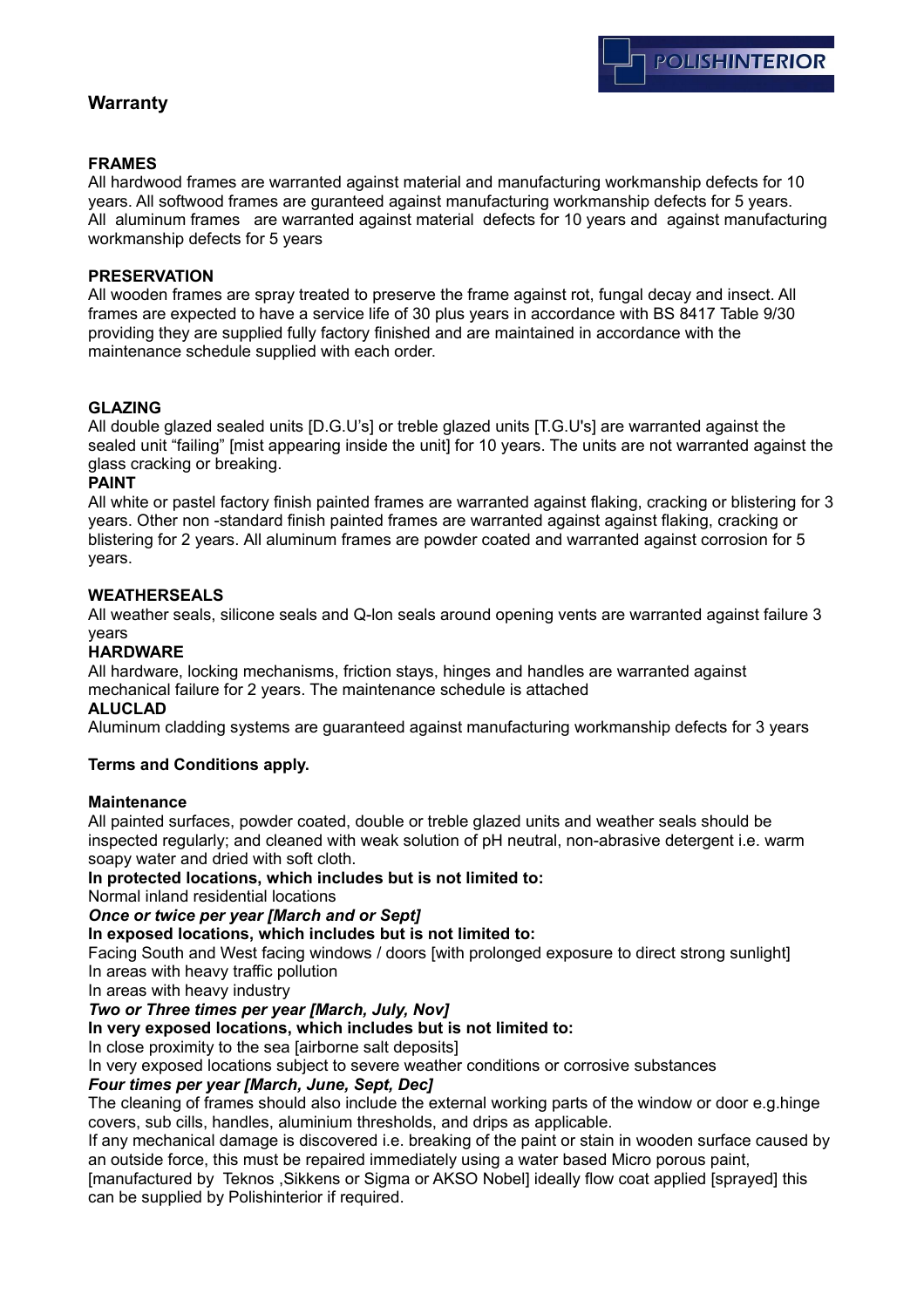If any mechanical damage is discovered i.e. cracking of powder coating surface in aluminum frames caused by an outside force, this must be repaired immediately using "Ottimo Kanteen -Fix pens". This can be supplied by Polishinterior if required.

The outline instructions for repainting a damaged wooden surface are:

- $\heartsuit$  Before starting work, all surfaces should be cleaned so they are dry and free from grime and dust.
- $\circled{1}$  Indents must be filled using a suitable wood filler and rubbed down to a smooth finish.
- $\heartsuit$  Weather strips, hinges and locks must be protected / masked so they are not painted over.
- $\heartsuit$  Use masking tape to protect other areas of the window and door not to be painted.
- $\circled{2}$  The area to be painted / stained must be lightly rubbed down to give a key for the new coating.
- $\heartsuit$  At least 2 coats of paint or stain should be applied; this should be lightly rubbed down between coats.
- $\circledcirc$  Do not close windows or doors before the paint is completely dry.

 All wooden frames require re-painting after 10 years, in the case of stained frames this is after 5 years, following the outline instructions above; it is advised that a professional decorator is used for the repainting / staining of frames to help ensure the continued look and longevity of the window or door. Re painting / staining of frames should be carried out by a competent person, ideally a professional decorator

## **MAINTENANCE OF HARDWARE,**

## **HINGES, LOCKING MECHANISMS & HANDLES**

All working hardware should be maintained once per year, in areas of higher pollution or in costal locations this should be at least twice per year.

Any build up of dirt etc should be wiped away and the hardware then cleaned using a weak solution of pH neutral, non-abrasive detergent i.e. warm soapy water and dried with soft cloth.

All exposed areas of the hinges and locks should be lightly smeared using a light household oil [E.g. 3 in 1 oil] with the excess wiped off using a clean cloth.

Any oiling locations identified on the mechanism should also be oiled. The use of a silicone based lubricating spray should be avoided.

All visible screws should be checked once per year using a screwdriver to ensure that they remain tight, do not force the screw when checking for tightness, most screws used have a PZ2 head

## **TERMS & CONDITIONS**

Natural wooden windows and doors can expands and shrinks according to local environmental conditions. We cannot guarantee any new door or frame against minor twisting and distortion ( +/- 10mm) as a result of timber movement. These guarantees are given by us subject to the following conditions:-

- $\heartsuit$  We shall be under no liability in respect of any defect in the Goods arising from fair wear and tear, failure to follow any instructions supplied to you in relation to the Goods, defective brickwork or render, misuse, alteration or repair of the Goods without the Company's express prior approval.
- $\heartsuit$  We provide a quarantee against the failure of any paint finish (white or pastel shades only) on new products fitted by ourselves, for a period of three years from the date of installation and subject to the following:-
	- $\heartsuit$  You will clean windows and doors regularly according to the maintenance schedule to prolong their life.
	- $\heartsuit$  You will not allow abrasive tools, strong detergents, ammonia, bleach or other harsh cleaning chemicals to come into contact with finished surfaces.
- $\heartsuit$  We provide a guarantee against the failure of our product where moisture in building will not exceed 60 % . We shall be under no liability in respect of any defect in the Goods arising from high moisture inside of the bulding exceeding 60% , ie. during plastering , self leveling floor jobs.